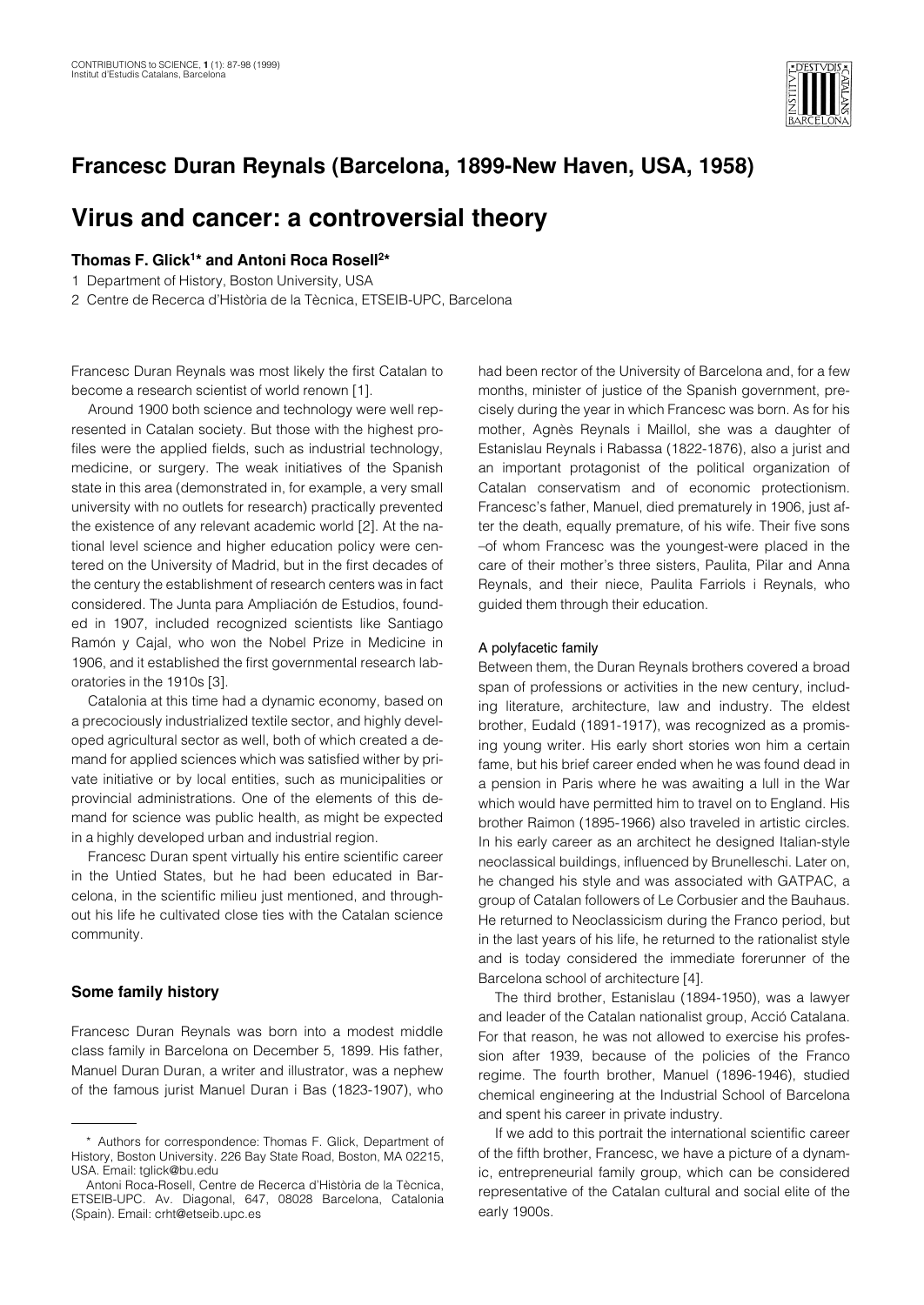

The staff of the Municipal Microbiological Laboratory of Barcelona in 1918. Left to right: (unknow assistent); Puig de Valls; Pere Domingo; Mrs. Domingo; Ramon Turró (seated); F. Duran Reynals; Miquel A. Baltà; Pere Gonzàlez; Mr. Inglada. (Photograph in L. Cervera, *Ramón Turró*. Lliberia Catalonia, Barcelona, 1926).

## **The Municipal Microbiological Laboratory of Barcelona**

Francesc Duran Reynals began his medical studies in Barcelona in 1916, but did not finish until 1925, nine years later. With six «excellents» in 27 courses, he did not cut the conventional image of an outstanding student with a brilliant career ahead of him. But we know that from his first year of medical school –as he himself stated in 1919– he began to frequent the Municipal Microbiological Laboratory, to take advantage of the opportunities for scientific work there offered by the director, Ramon Turró [5].

Duran's first scientific collaborator seems to have been the physician Manuel Dalmau i Matas (1890-1918), considered the young promise of Catalan biology who died prematurely [6]. Dalmau had gone to Halle with a fellowship from the Junta para Ampliación de Estudios to study with the physiologist Emil Abderhalden, who had proposed an immunological theory similar one devised by Turró. With the outbreak of World War I, he returned to Barcelona and won a new grant, this time to continue his studies in the United States. Between October 1916 and June 1917, he studied with Otto Folin and Walter B. Cannon at Harvard University, while visiting various centers of biomedical research, such as the Rockefeller Institute in New York. When he returned to Barcelona, Dalmau was slated to head a research institute funded by the Mancomunitat de Catalunya. For the time being, however, he was named to the Municipal Laboratory of Barcelona, where he died, a victim of the influenza epidemic

of October 1918. We believe that Dalmau's term in the United States either began or consolidated the North American connection later exploited by the Catalan biomedical school. The group headed by the physiologist August Pi i Sunyer, a student of Turró's, would establish over the following years very tight scientific bonds with a number of American institutions [7]. Duran himself was to develop his career there.

#### Anaphylaxis and immunity

The first research projects of the young Francesc Duran were tightly connected to the lines of research already begun by the so-called Barcelona School of biology, led by Turró and Pi Sunyer, and constituted the point of departure of his research career. In 1919, Duran read his first research paper at a meeting of the Society of Biology of Barcelona. It was just a short note reporting an experiment on anaphylaxis and pregnancy. It was well-known that mothers could induce anaphylactic sensitivity in their babies. What Duran wanted to show was that, once that sensitivity was transmitted, the mother became *desensitized*, which might be explained if anaphylactic phenomena could be associated with some substance, possibly a protein. That was exactly what Turró and his collaborator Pere Gonzàlez had attempted to demonstrate some years before. Duran's note appeared in 1919 in the section of the *Comptes Rendus* of the Société de Biologie de Paris reserved for the Barcelona Society's reports. Thus the beginning of his scientific career was auspiciously announced [8].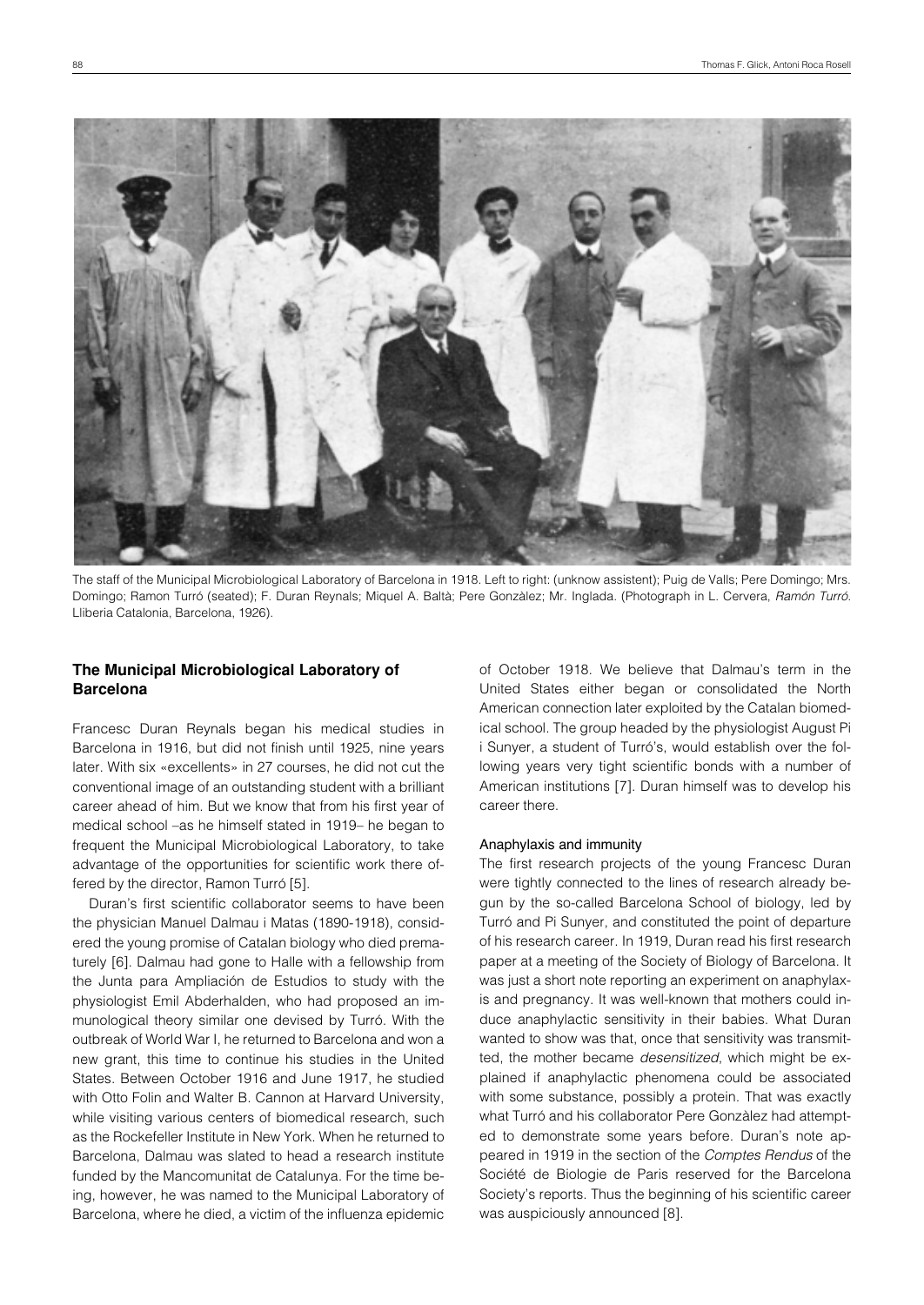Between 1919 and 1925, Duran continued studying the relationship between anaphylaxis and pregnancy, sometimes in collaboration with other workers at the Municipal Laboratory. In 1921 he published an article where he seems to terminate this research problem, after the publication of Auguste Lumière's results on the same question. This wellknown and polyfacetic scientist from Lyon –he and his brother were pioneer cinematographers– was at the time a proponent of the colloid theory, a chemical-reductionist approach to biology adduced to explain multiple phenomena, immunity among them, by the dynamics of blood colloids. This theory, which quickly vanished from the scientific scene after 1940 was nevertheless a preeminent theory in the inter-war years [9]. Lumière's findings on anaphylaxis and pregnancy contradicted those of Duran, in that they made clear that the sensitization of the mother had not disappeared, and he proposed a colloidal explanation to prove his contention.

Thus, Duran Reynals had begun his scientific career choosing an avant-guard research program –anaphylaxis– which was, apparently, displaced by a world biomedical leader. Even though some authors have seen in this episode a cause of Duran's demoralization, [10] we are inclined to believe –since we lack's Duran's own assessment– that, to the contrary, he may well have felt quite satisfied that, although only a student, he had made a respectable contribution to a research-front problem, thanks possibly to advice received from Turró or Gonzàlez or Dalmau.

#### In North Africa, 1922-1923

Duran turned next to a new research problem, that of bacteriophage viruses, a research-front issue in world microbiology, and one which would, moreover, be a powerful determinant in his future course. In any case, between the acts of his scientific career, he lived through a dramatic experience: his six-month stay in Melilla in 1922 and 1923, to aid in the repatriation of Spanish prisoners after the «Disaster»» at Annual. Spain held an occupation zone in North Africa, wherein erupted at the turn of the century, a war which eventually led to the decolonization of the zone (except for the enclaves of Ceuta and Melilla, which continue under Spanish jurisdiction to the present day). In 1920, after a few years of peace, hostilities again erupted, leading to a spectacular defeat of the Spanish army at Annual, in 1921. This crisis was at the root of Primo de Rivera's coup in 1923 and proved to be the prolegomena to the fall of the Spanish monarchy, apparently implicated in the corruption of the Army of Africa [11].

In 1921, because of the crisis, Francesc was obliged to appear daily at his military post in Barcelona, until finally in November 1922 he was sent as a medical officer to Melilla, in Morocco. Soon after an accord was reached with the rebels to free (probably in exchange for money) their prisoners. The latter, many of them wounded, had spent more than a year in camps, without any sanitary conditions nor medical attention. According to the testimony of his family, Duran felt the impact of the Dantesque scenes of these camps and the experience scarred him for the rest of his life.



F. Duran as a soldier in Melilla, 1922-1923 (Duran Family Collection)

### **The world of the virus**

Around 1924, Francesc Duran was very likely the first person to obtain bacteriophage viruses in Barcelona (and, probably, in Spain). That was the recollection of the physician Jaume Sunyer Pi when he wrote the obituary of another veteran of the Municipal Laboratory, Josep Vidal Munné, who died in the same year as: «The Fellows [of the Laboratory included] Armangué, Babot, Amell, and the late Duran Reynals, whom I still recall with a [porcelain] mold in his hand, proudly filtering the first bacteriophage to be isolated in Barcelona.» [12]

Viruses appeared in history associated with the most terrible diseases. One of the first to manipulate them was, of course, Edward Jenner, when near the end of the Eighteenth Century he developed the smallpox vaccine, thus inaugurating a new era in the history of Medicine. More than a century later, the nature of viruses continued to elude biologists, given that they are not visible with an optical microscope. They were called *filterable* viruses because they survived in a culture that had been passed through a porcelain filter. Certain diseases were associated with viruses, such as rabies or tobacco mosaic disease.

The medical world received a jolt in 1917 when the bacteriologist Felix d'Herelle (born in Montreal, but educated in France) revealed the existence of certain viruses which were exclusively parasitical on specific species of bacteria, which they eventually destroyed [13]. (Thus they were called bacteriophages –devourers of bacteria.) D'Herelle demonstrated that these viruses were filterable and were harmless to animals or people and so could be used clinically to combat bacterial infections. This discovery provoked a vigorous and somewhat strident debate among bacteriologists, because it put into play concepts basic to Biology and Immunology.

The controversial nature of bacteriophages was no doubt an important factor attracting Duran to them. In early 1925, he presented a series of studies mainly on clinical applications of bacteriophage against typhoid fever, a disease that was still endemic in Barcelona. The results of those pioneering experiments were inconclusive, but they explored a way to combat bacterial infections in the days before the discovery of antibiotics.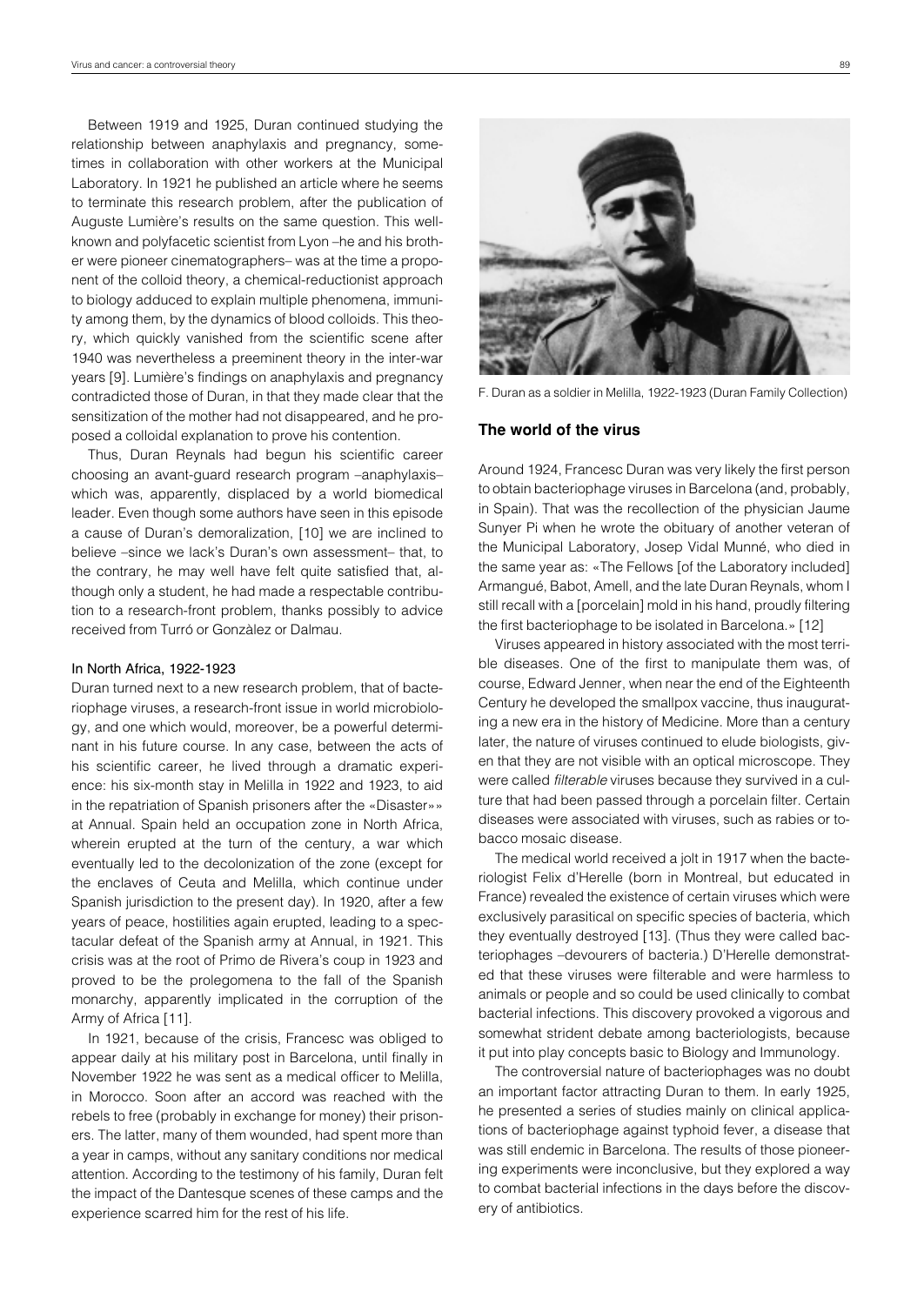

Some researchers at the laboratory of J. B. Murphy in the Rockefeller Institute. We can identify: in the front row, from the left. A. Claude and James B. Murphy beside him. We can see F. Duran behind Murphy in the right. (Duran Family Colletion).

### In Paris at the Pasteur Institute

In 1925, Francesc Duran completed his licentiate in Medicine (delayed due to his military service) and he now sought to begin a research career by seeking a fellowship from the Junta para Ampliación de Estudios to continue his training at the Pasteur Institute in Paris. His proposal was to study problems related to anaphylaxis and immunity in the department of Alexandre Besredka, at the time a world expert in this area, and to study bateriophagy with Eugène Wollman. Once in París, however, it appears that anaphylaxis no longer interested him, even though Besredka wrote him a letter of recommendation and included Duran's papers on the subject when he wrote a review article on the subject in 1930.

His collaboration with Wollman (who, like Besredka, was of Russian origin), on the other hand, was intense, at least insofar as laboratory work was concerned, because Duran did not agree with Wollman's eclectic theoretical positions in the ongoing polemic among bacteriologists: he believed that the bacteriophage was a «microbe» -that is, a filterable virusbut he also accepted part of the hypothesis of opponents of that view who held that the bacteriophage was purely a transmissible *autolysis*. Wollman thought the bacteriophage to be the result of a mutation passed on by Darwinian mechanisms from generation to generation [14]. Amidst the welter of conflicting hypothesis, each defended with some passion by the different groups participating in the debate, and in view of D'Herelle's priority in this discovery, Duran began to focus on the characteristics of the bacteriophage viruses themselves. Changing the focus of bacteriophage research suggested the advisability of continuing to work in a similar researchfront facility. And so in June 1926 in a report to the Junta para Ampliación de Estudios on the first year of his fellowship he argued the advisability of changing the venue of his research from Paris to the Rockefeller Institute in New York. He justified the change in the following words:

«Very recent research, in particular that carried out by Professor Alexis Carrel of the Rockefeller Institute in New York has revealed the unsuspected relationship that the problem of cancer (in a newly-discovered aspect which he summarizes from the studies of Peyton Rous) with that of bacteriophagy.

In the critical review of the question which I published in the *Revista Médica de Barcelona* [15] which I include, I attempt to establish the analogies clearly.

Moreover, in the past month I have been studying Rous' chicken sarcoma virus experimentally in collaboration with Mlle Harde at the Pasteur Institute, insofar as the means here permit, and will continue working on this problem until the end of my fellowship [16]».

As he makes clear, Duran had learned, while in Paris, of the discovery that Francis Peyton Rous, of the Rockefeller Institute had published in 1911. Rous described the exis-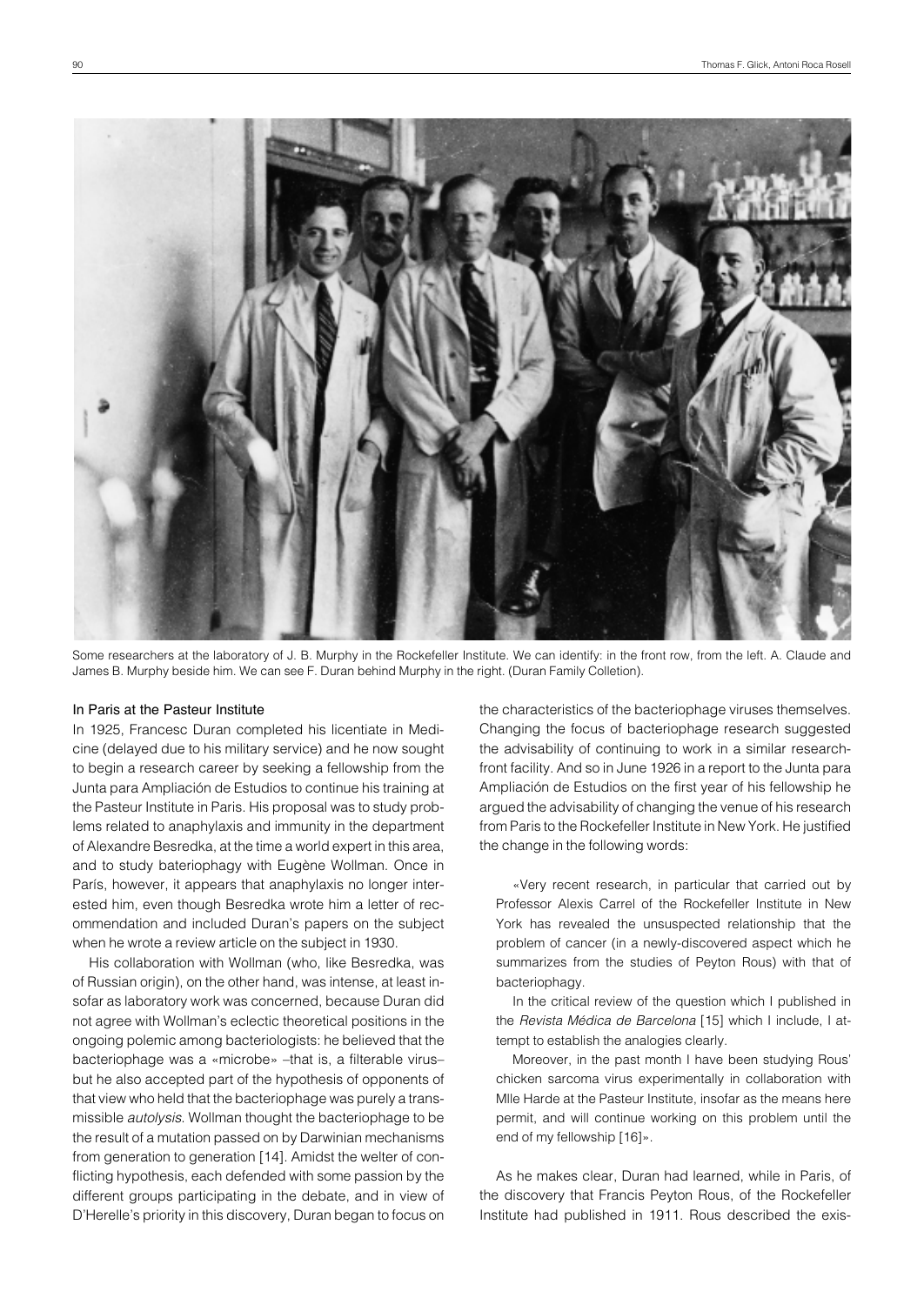

A photograph of the Rockefeller Institute in 1928, published in an article on Cancer by F. Duran published in the Catalan journal *Ciència*, December 1928.

tence of a sarcoma –that is, a cancerous tumor– of chickens that was transmissible from one chicken to another. The causal agent was filterable and could thus be presumed to be a virus. In this way, there occurred the possibility of an infectious theory of cancer which then entered into play with the numerous other theories attempting to account for this terrible disease. Duran Reynals was to become one of the most tenacious advocates of the viral theory of cancer.

#### **The discovery of spreading factors**

Duran's research in New York yielded a surprising byproduct, one that was tangential to his main research program and which led to an authentic physiological discovery, which Duran called the «T» –testicular– factor, because he first found it in this type of tissue.

When he first arrived in New York, Duran had wanted to work in the laboratory of Alexis Carrel at the Rockefeller Institute, however he soon switched to the laboratory of James B. Murphy, whose approach to cancer was more congruent with his own. There he immediately set to work on Rous' chicken sarcoma. In 1927-1928, while he was working in Murphy's lab on the receptivity of viruses in different tissues and organs in a great variety of conditions, Duran discovered that the addition of testicular extracts to the saline solution in which the infectious material was suspended greatly augmented its spread. The discovery, first communicated the Société de Biologie of París in June 1928, led Duran to suspend his research on cancer, and to begin an important series of experiments on spreading factors [17]. He examined the effect of the factor on a great variety of substances, from

venoms to Chinese inks, in order to understand the dynamics of the process. The ink experiments suggested a second effect of the T factor, which increased the permeability of host cells to exogenous factors. He also found great quantities of the T factor in neoplastic tissues, which led him to think that its action might also clarify the mechanism by which normal tissues were invaded by cancer cells.

In a long article reviewing his research published by the Pasteur Institute in 1936, Duran observed that the conjunctive tissues where spreading phenomena took place had never played much of a role in pathology [18]. His 1928 discovery of spreading factors coincided with the end of his Spanish government fellowship. In the same year, however, he was hired by the Rockefeller Institute.

Duran acquired his international reputation between 1940 and 1950 thanks to his research on the spreading factor, without doubt the aspect of his work which attracted the attention of the biomedical community. During World War II Josep Trueta, the exiled Catalan physician then residing in Oxford, was interested in the spreading factor from the opposite viewpoint, that is, the depermeabilization of tissues facing a bacterial invasion. Somewhat earlier, his colleague E. S. Duthie had identified the spreading factor as the enzyme hyaluronidase. Thus the research begun by Duran was extended to include evidence of the relationship between spreading factors and the basic structure of conjunctive tissue which appeared to play a relevant part in bacterial infection. In 1943, Duran published the results of his studies of the relationship between the spreading factor and the ability of a spermatozoon to penetrate the uterus and ovum [19].

In a keynote lecture at a meeting on hyaluronidase in 1948, Duran again summed up the meaning of his discov-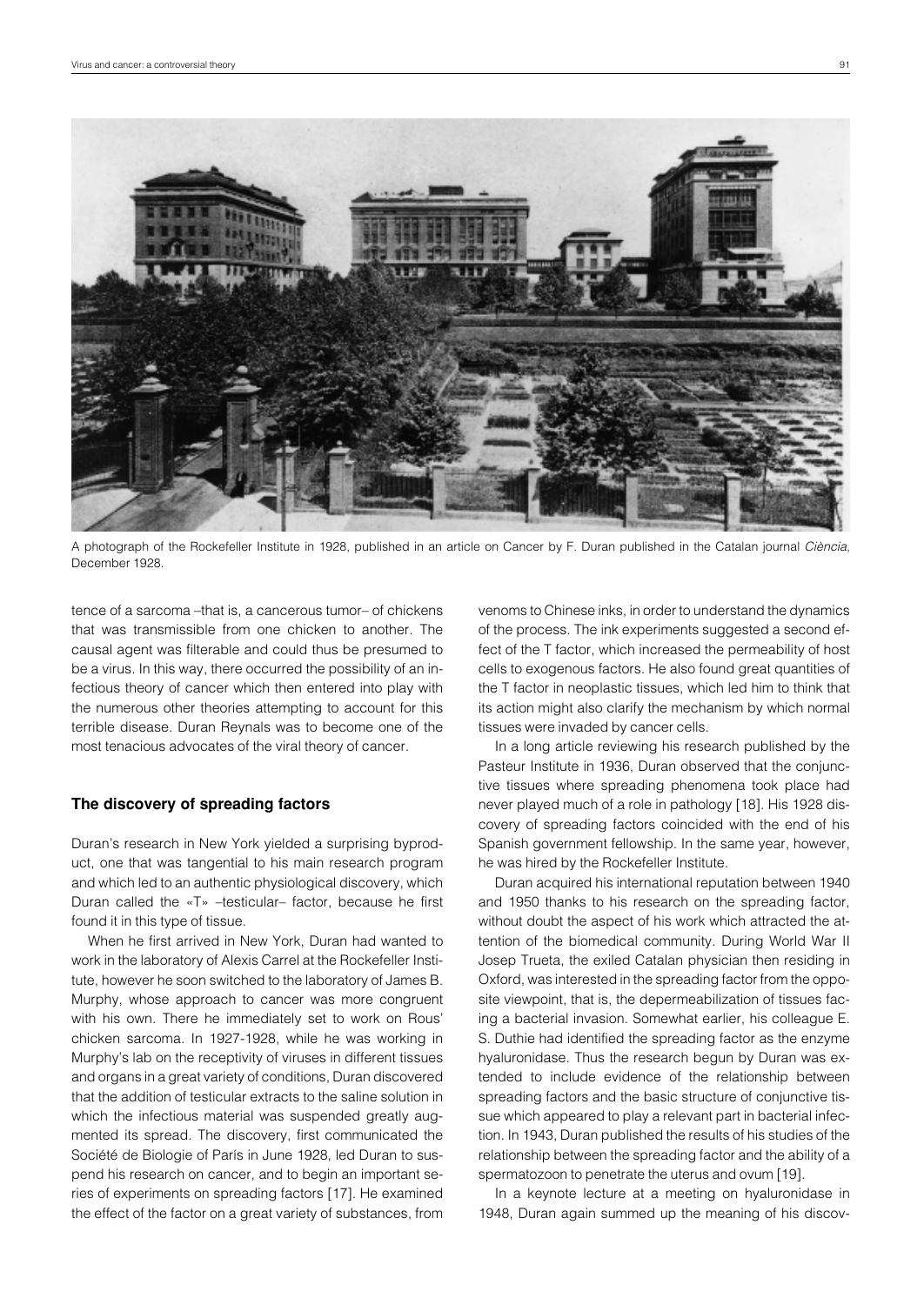

A photograph of F. Durant in 1936 in *La Medicina Catalana, January* 15, 1936, when he was awarded a prize for a cancer report.

ery: this research, he said, «might well provide a lesson for bacteriologists, who are overly focused on the agent of infection and not nearly enough on the problems of the host. Furthermore, they ought to bear in mind that certain diseases, cancer especially, might well be induced by physiological factors which become pathological.» [20] Duran thus used this platform to attack the blind acceptance of endogenous theories of the etiology of cancer which excluded contagion theories.

### **The Servet Institute**

In the fall of 1932, after the onset of the Second Spanish Republic and of Catalan autonomy, Duran began to think of going home and establishing a biomedical research institute in Barcelona. That institution, whose full name was «The Miquel Servet Institute for the Study of Cancer and Other Diseases of Unknown Etiology», was supposed to include a Foundation which would send students abroad for advanced training, which would publish a journal (in French, perhaps in imitation of the journal that Ramón y Cajal published in Madrid) and monographs, which would organize specialized courses and, in Duran's own words, would «raise the cultural level of the medical profession generally». Duran sought financial support not only from the Rockefeller Foundation but also from the municipal government of Barcelona and from the Generalitat de Catalunya, the recently reestablished regional government. Problems arose, however, because his pitch to the Catalan authorities was oriented towards public health, while at the Rockefeller Institute he was known as a researcher, not as a clinician. As a result, he proposed to continue his work on «filterable

chicken sarcomas» in Barcelona, as well as other neoplastic processes in mammals (duck and rabbit sarcomas), along with his research on the spreading factor. Miquel Pijoan who, in 1931, was working in the laboratories of Pomona College, California, applied Duran's method to twenty different kinds of bacteria and found that the factor considerably increased the infectious power of all of them. This convinced Duran that a similar research program could be applied to the solution of diseases endemic to Catalunya, like Malta Fever (also called Barcelona Fever) and trachoma.

The Servet Institute was supposed to have been associated with a municipal cancer hospital. Duran had, in effect, conceived an American-style plan for the fight against cancer in Catalunya, directed by a research institute and a specialized hospital associated with it. The Rockefeller Foundation, however, was not interested in the project, probably because its clinical orientation was tangential to its objectives of stimulating research and training scientists. Moreover, the Foundation did not approve of the rigidly centralized model that prevailed in Spain and which stressed teaching and pedagogical objectives.

Duran tried to avoid these fears arguing that the plan would be modified by Catalan autonomy and by the new structure of the University of Barcelona. In any case, it is more likely that the Rockefeller Foundation would not approved the kind of cancer research that Duran proposed either. In fact, the Foundation was backing Pío del Río Hortega's histological approach to cancer in Madrid, and was not interested in the virological approach represented by Duran. So Duran wound up isolated, knowing that there was no prestigious institution in Barcelona left to support his views.

In 1934, Pere Domingo, a close friend of Duran's in Barcelona, advised him to renounce the foundation in Barcelona of an institute modeled on the Rockefeller or the Pasteur, and that he advance a more modest project that could fit in the Municipal Laboratory and the University of Barcelona, where Duran could teach Oncology. None of this could come to pass, however, in view of the change in the political scene after the conservative came to power in 1934 and with the revolutionary situation in Asturias and Catalunya in October of the same year.

Nevertheless, in the summer of 1935, Duran reached an agreement with J. M. and M. Roviralta, brothers who owned a construction company called Uralita, towards establishing an institute along the lines of his original plan. As an initial step, he recruited three young scientists who had already been sent to New York to further their training at the Rockefeller Institute: that is, Jordi Folch-Pi, Jordi Casals, and Vicenç Moragues.

In March 1936, Duran married Maria Lluïsa de Ayala, a medical researcher whom he had recruited to work in Alexis Carrel's laboratory. Finally he left his position at the Rockefeller and, in June 1936 arrived in Barcelona to direct the new center. No sooner had he arrived in Catalunya than he was surprised by the outbreak of the Spanish Civil War in July of that year. By chance, Francis Peyton Rous was in Spain at the time and later explained to Duran that «we left Spain not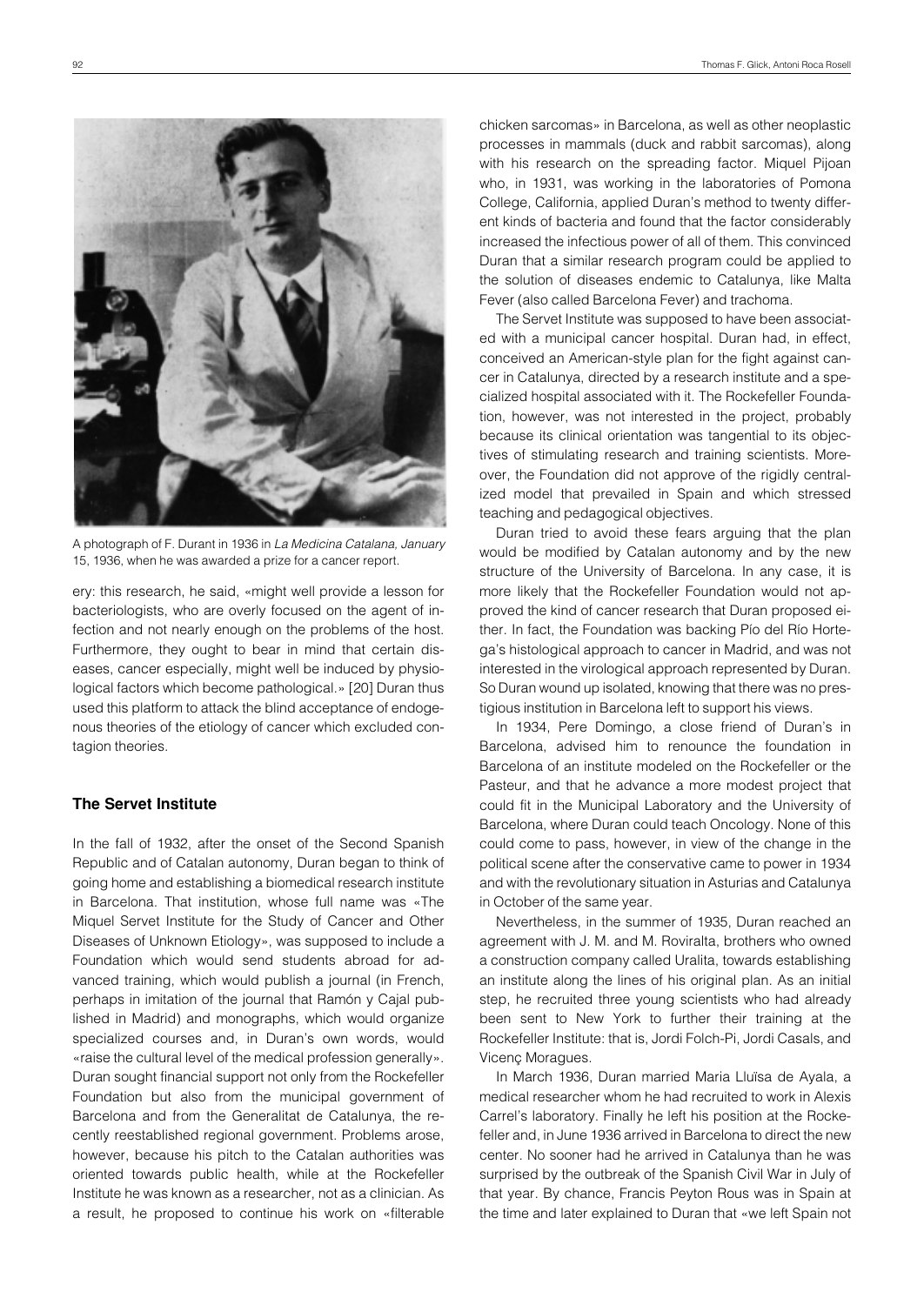

Protocol corresponding to the F. Duran's research on reciprocal infection of ducks and chicken. The article appaered in 1942 and has become a «classic» text of Virology. (Duran Reynals Papers, Countway Library of Medicine, Boston, USA).

five days before the war broke out. We were unaware of our own good luck! The trip itself was wonderful. The recent course of events made a strong impression on us and we wondered where you were and how things were going» [21].

In July, Duran sent an anguished letter to his former employer, Murphy, asking to be reappointed to the Rockefeller Institute for one year [22]. Soon after he received a cable informing him that his appointment had been reestablished. As a result, Duran left Barcelona on September 27. He returned to Murphy's laboratory and renewed his research on the spreading factor, focusing on snake venom. Murphy recalled Duran's bad luck in a letter to Giovani Favilli: «You may have heard that the very promising beginning made by Reynals in establishing a research institute in Barcelona was completely crushed by the revolution. After some delay we succeeded in getting his reappointment on the staff here and he finally escaped from Spain. He was very much broken up by the experiences he suffered during the four months of terror in Barcelona» [23].

At the same time, he continued experiments on the viral theory of cancer, for example, to see whether viruses could be detected in frogs injected with chemical carcinogens. Duran believed that endemic kidney tumors in *Rana pipiens* were caused by a virus, but only developed in conjunction with some unidentified agent. The notion of a *latent* virus with carcinogenic properties continued to fascinate him.

#### **The viral theory of cancer**

When Duran began his research at the Rockefeller Institute in 1926 there were two approaches to the problem of cancer: the orthodox view held that cancer was a disease of cells, rather than organisms, and was generated by an endogenous process in individual cells. The competing view was in a Pasteurian mode: cancer had to be caused by a pathogenic agent which acted like a yeast. The Pasteurian style which Duran's research papers published from the

1920s up to his death was characteristic of the scientific milieu of the Municipal Laboratory of Barcelona and of the generation of scientists trained in circle of Ramon Turró.

Duran was initially drawn to the well-known research on the chicken sarcoma performed by Rous and Murphy before World War I. Rous and Murphy had shown that a filtrate prepared with the sarcoma and free of any cellular matter would continue to cause lesions when injected into other host chickens [24]. Even though they alluded with extreme caution to an unidentified infectious «agent». Duran suspected from the start that a virus was involved.

As we have noted, the greater part of Duran's research before he returned to Barcelona in 1936 was on the spreading factor. When he returned to the United States, however, neither Murphy nor Rous were interested in investing time or energy on the viral theory. Because of Duran's commitment to this theory, both Murphy and Rous thought it would be better for Duran to work elsewhere and they found him a position in the Department of Bacteriology at Yale University, where he started work in the fall of 1938. Directly after his arrival, Duran wrote to Murphy that he had abandoned the term *agent* of the chicken sarcoma and had adopted that of *virus*, «to conform with the expression used by everyone here and in England where so much work is being done on the subject» [25]. Murphy was enraged. «I think you are familiar with the reasons back of my use of terms in regard to the chicken tumor group», he replied. «It has always seemed to me a mistake to dump an agent of unknown nature into a group the nature of which is as varied and uncertain as the virus group». He told Duran that his «action will be taken as a deliberate slap in the face for me», adding that he had already detected Duran's change of mind in 1936 [26]. No doubt because of the strident tone of Murphy's letter, Duran held off on the terminological change and continued using the term «agent» in his 1939 publications. But, starting in 1940, he used terms like «tumor virus», «Rous' virus» or «Rous sarcoma virus». He had declared his independence with respect to Rous and Murphy.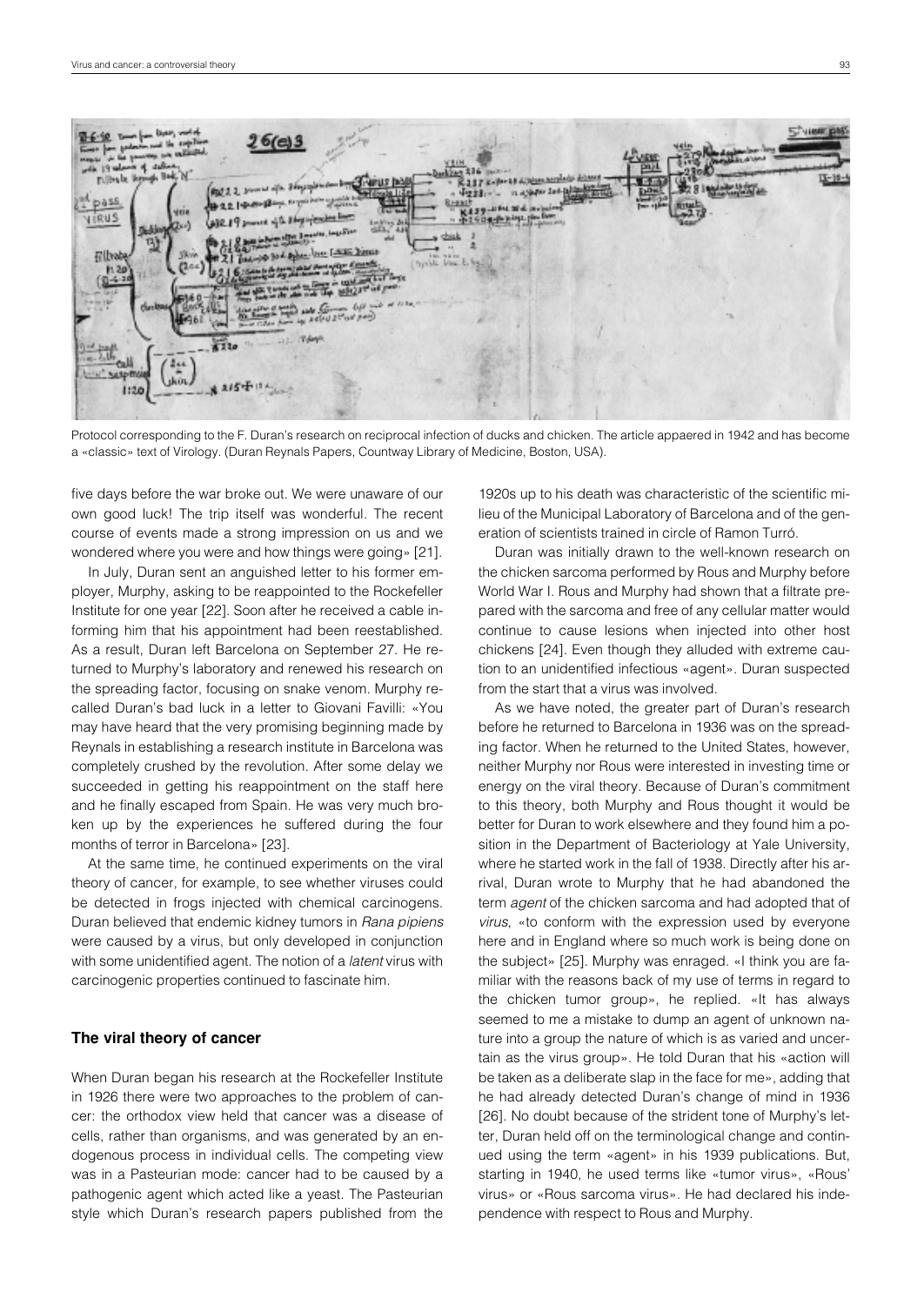

A photograph of Francis Peyton Rous (1879-1970) offered to Duran in June 1936. (Duran Family Collection).

At the International Cancer Congress in September 1939, Murphy asserted, in a veiled allusion to Duran that, even though the chicken sarcoma research was promising, «there seems no justification, in the light of the mass of negative evidence, to discuss seriously a hypothetical universal virus as the cause of cancers» [27].

In the early 1940s, Duran designed an elegant series of experiments to demonstrate the action of the chicken sarcoma virus. First he found that the younger the host animal, the greater the effect of the filtrate, and second, that it caused two different diseases: first, a hemorrhagic disease and, later, a cancerous tumor or sarcoma. That led Duran to speculate than an ordinary virus could, under specified conditions, have carcinogenic effects.

Even though a number of viral cancers had been found in animals, the filtrates derived from tumors had been specific to each species and harmless when injected into a different species. Duran considered this fact to be the greatest impediment to a general viral theory of the etiology of cancer: if each virus was species-specific, there would have to be millions of them.

In 1942, Duran executed a series of highly ingenious experiments where he demonstrated, first, that the chicken sarcoma virus could cause hemorrhagic lesions in ducklings and that when, in growing, these ducklings developed a sarcoma whose filtrate did not cause cancerous tumors when injected into chickens: the chicken sarcoma virus had become a duck sarcoma virus! The ability of these viruses to change their nature became a significant point in the development of a more general theory.28

In 1953, Duran proposed a ten-point theory of the viral etiology of cancer [29]: the pathogens were either simple or complex, and of variable size; they were antigenic for heterologous species and frequently for homologous ones; they have a definite morphology revealed by the electron microscope [a new technique that arrived too late in Duran's career to have affected his research]; they are specific to species and tissues; they could be masked; some viruses are able to adapt to different species through a process of variation; all these cancers are conditioned by genetic and hormonal factors; they infect immature hosts, even though the disease is not manifested immediately; they have a welldefined mode of transmission; some cancers destroy cells in young hosts, while they stimulate the same cells in more mature hosts to grow uncontrollably. As he stated in a lecture to the Association of Pathologists of Quebec in April 1955, Duran believed that his theory was based «on the classical principles Microbiology that Pasteur established» [30].

#### Peyton Rous

One of the most complex and significant aspects of Duran's career was his ambivalent relationship with Peyton Rous. The relationship was not so much ambivalent in personal terms, because Rous –as his private correspondence demonstrates– always referred positively and affectionately to Duran, but rather in scientific terms: Rous' curious ambivalence with regard to his own results of 1912 on the «agent» of the chicken sarcoma strongly influenced his own position on Duran's research. We consider his ambivalence odd because even though the Nobel Committee recognized the «agent» as a virus when it awarded Rous the Nobel Prize for Medicine, he still refused to recognize it as such. When Duran sent Rous five articles for publication in the *Journal of Experimental Medicine*, the journal of the Rockefeller Institute, Rous rejected them all for a series of reasons that he explained to Duran's superior at Yale. This letter is a good example of Rous' habit of praising and criticizing Duran in the same breath:

«Reynals has the gifts of twenty ordinary workers, but they are matched in almost as great degree by defects. His capacity to persuade himself is extraordinary... The work of the papers now returned is some of it excellent but not all of it good, and his conclusions are sometimes deplorably wild...

I have a stake in Reynals, one of affection as well as of confidence in his real powers... Shouldn't Reynals' papers be water-tight in thought and demonstration, and at least passable in language before they are sent anywhere? [31]»

These five articles, after Duran made adopted some penciled corrections made by Rous, were published, not in Rous' *Journal*, but in the *Yale Journal of Medicine and Biology* [32]. Bearing in mind that at least one of the five –on hemorrhagic disease in chickens– was quickly recognized as a classic of Experimental Virology, we can conclude that Rous' objections were not directed against Duran personally, but rather against an explicit formulation of a viral theory of cancer. We can see this complex relationship more closely by examining annotations that Rous made in the margins of Duran's 1945 grant application to the Childs Foundation. We regard this evidence as particularly revelatory of Rous' stance because the document is a strictly private one, for Rous' eyes only. In the following extracts, we reproduce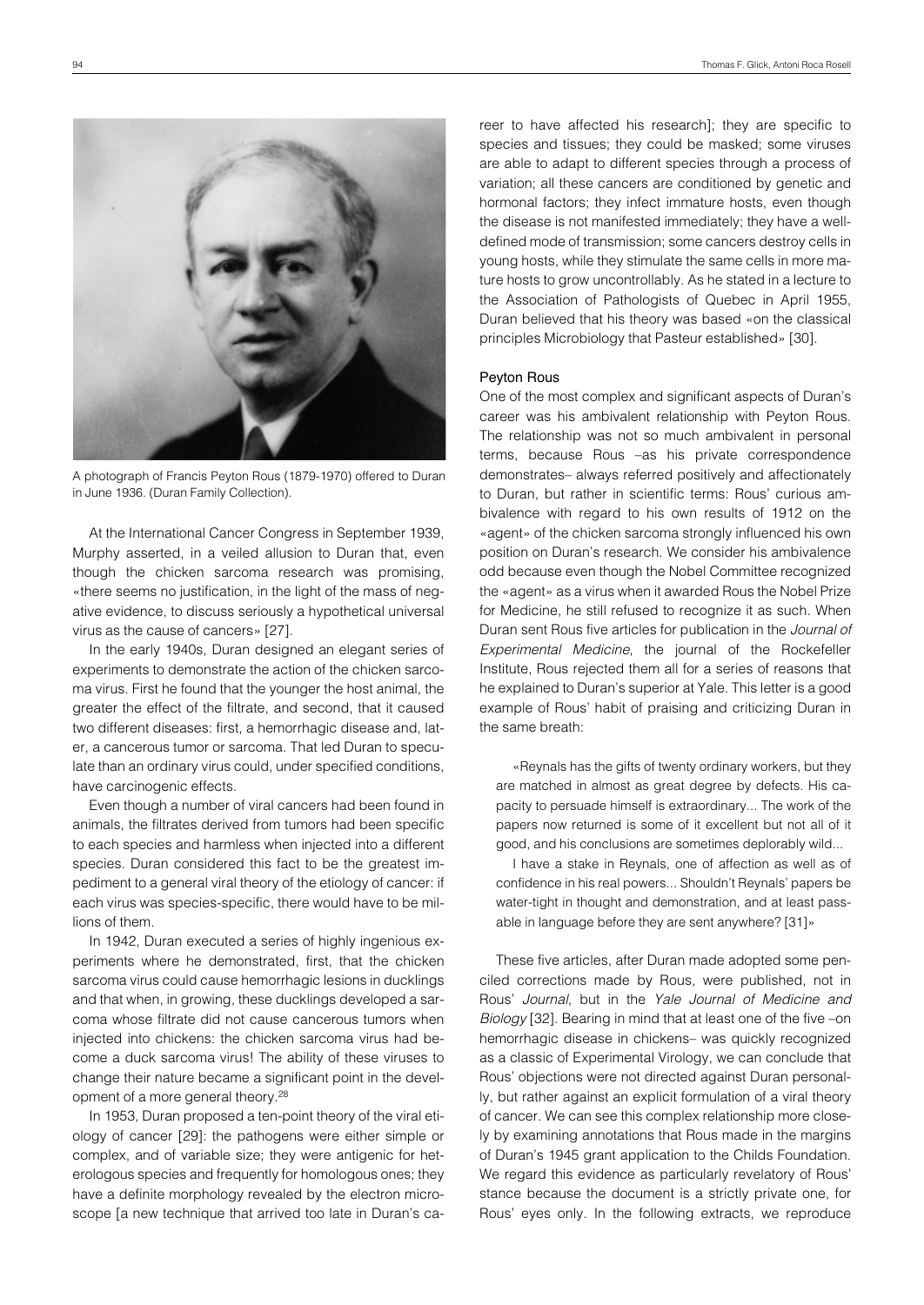

F. Duran in his laboratory at Yale in 1957, just before his death. Photograph by Ken Heyman, *Life Magazine*. (Duran Family Collection).

Rous' penciled comments after the relevant phrases in the text of Duran's application:

«FDR: Cancer is a disease of adult and old age.

PR: Only because it's not induced ordinarily until that time. [This is a distortion of Duran's concept of the masked or latent action of viruses. TG/AR]

FDR: Practically all of our work hinges on a principle, which establishes the fundamental importance of the age of infected individuals in the manifold manifestations of viral infections, one of which is cancer.

PR: The generality of course may be due to endogenous agents, some of which may prove transmissible experimentally. But the disease is not a «virus infection.» [Here we see how Rous still resists any conclusions that might be extracted from the evidence that he himself had obtained with the chicken sarcoma virus. TG/AR]

FDR: Many tumors arising in young chicks proved easily transplantable, while only one case for a tumor for an 18 month old chicken.

PR: The old chickens have neutralizing antibodies which act in extracts of the tumors.

FDR: (summarizes the infection of progressively older birds with viruses inducing sarcomas).

PR: That only chickens in middle life should yield tumors transplantable to ducks doesn't sound reasonable. Isn't he generalizing from too few data? [The protocols of this particular series of experiments were viewed, and are still viewed, as especially complete. TG/AR]

FDR: Can one adapt [chicken viruses] to mammals? PR: A far cry! [Duran in fact achieved such an adaptation in mice. TG/AR]

FDR: (discuses the loss of immunological identity). PR: Does it really happen?» [33]

In our view, the ambivalent relationship between Rous and Duran can be explained in terms of their differing professional cultures. Rous, an experimental pathologist, was interested in describing and defining lesions, but had no interest in nor feeling for the dynamics of the infection. Duran, by contrast, had been socialized early on in the Pasteurian traditions of Turró's school. Thus did he focus on that process of infection, whose relevance to cancer was difficult for Rous to admit (even though, in reality, he finally did so).

In 1957, Rous was favorably inclined enough to recommend Duran for a grant from the American Cancer Society based on his study of the chicken-duck transference in which he had «again made plain a widening of the scope of virus action» [34]. The application was successful, but did not come to fruition «because of the fatal character of Reynals' illness» [35].

In spite of the deep-seated resistance to the viral theory, Duran's articles were frequently cited in the 1950s and 60s (637 citations between 1955 and 1964, according to the *Science Citation Index*, including 71 citations of his 1940 article on hemorrhagic disease of chickens). Although the current orientation of cancer research has shifted from Virology to Molecular Biology, the research of Duran Reynals was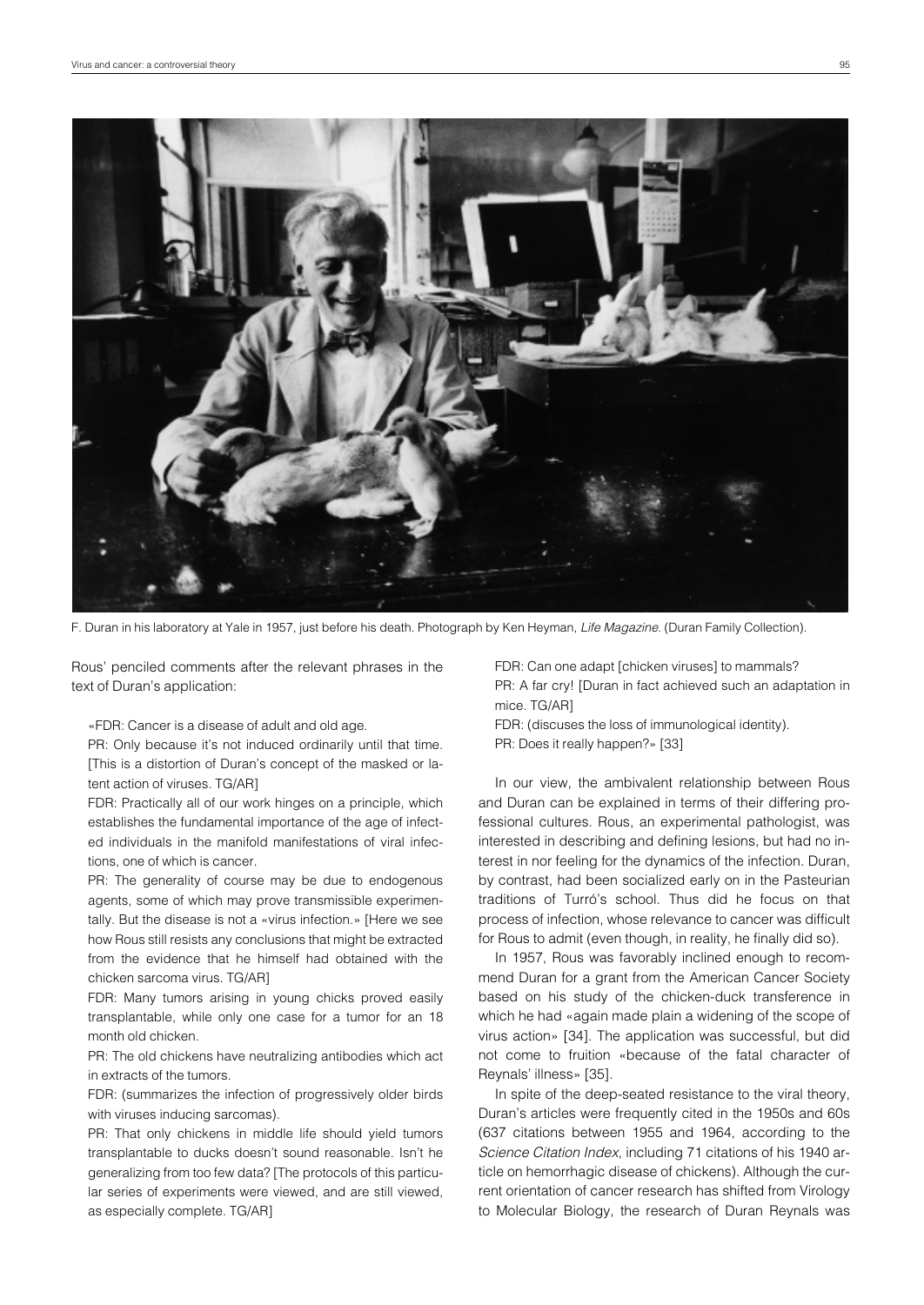among the earliest to assert –in effect– the existence of oncogens, even this concept was not part of his conceptual framework. Since his death, many more viral cancers have been discovered in animals, although few in human beings. The first virus that induces cancer in humans was discovered in 1978 by Robert C. Gallo. Moreover, Kaposi's Sarcoma, a cancer associated with AIDS, apparently confirms a process foreseen by Duran. As an experimental system, Duran's program of research on virally-induced cancers has been highly productive.

The case of viral theory of cancer and, in particular, the identification of the chicken sarcoma *agent* as a virus is most interesting from a cognitive perspective and also as a comment on the behavior patterns of scientists [36]. When Peyton Rous received the Nobel Prize in 1966, he had finally overcome his reluctance to consider the agent he had discovered fifty years before a virus. It is clear that understanding of viruses had greatly advanced and they came to be seen as a more highly defined natural entity. The same could be said of the Belgian physiologist Albert Claude, who also had worked with Duran Reynals, when he won the Nobel Prize in 1974. He too had entertained many doubts as to the identification of the sarcoma agent and was not prepared to admit it was a virus until 1947 at the earliest (after Duran's experiments), which led to a confrontation with Murphy.

Duran Reynals died of cancer in New Haven on March 27, 1958. He had fallen ill some eight months before with a rare kind of intestinal cancer which later metastasized to the brain.

There was a strongly heterodox component in the ideas and theories that Duran espoused, even though his prowess as an experimentalist was universally recognized. Insofar as identification with Catalan culture as a citizen of the United States, where he was fully involved in the life of his university community, he never renounced his origins. Up to 1936, he maintained close ties with his colleagues at the Municipal Laboratory and published Catalan versions of his articles in the journal of the Societat de Biologia. After the Civil War, he adopted a personal posture of opposition to the Franco regime, and only returned to the country once before his death, in 1950, when he renewed contacts with his old colleagues, some of whom had suffered reprisals by the authorities. In 1948 he accepted nomination as a corresponding member of the Institut d'Estudis Catalans and kept up both personal and scientific correspondence with residents of Catalunya, in which nostalgia for the land of his youth shows through.

The Catalan scientific community, in turn, has seen in Duran Reynals an example of its ability to overcome historical limitations on research. We can interpret the massive presence of Catalan research scientists, in particular biologists and physicians, in the United States today, as a testimony to that sentiment.

## **Notes and references**

[1] See references to the biographical studies at the end of this paper.

- [2] Antoni Roca Rosell, Guillermo Lusa Monforte, «Un altre 98? Ciència i tècnica al tombant de 1900», *Afers*, volume 31, 1998.
- [3] See J. M. Sánchez Ron, ed., *La Junta para Ampliación de Estudios e Investigaciones Científicas 80 años después*, 2 vols. (Madrid, CSIC, 1988).
- [4] See Josep M. Rovira i Gimeno, «Raimon Duran Reynals o la soledad de un corredor de fondo», *Cuadernos de Arquitectura y Urbanismo*, no. 113 (March 1976), 57-67.
- [5] A. Roca Rosell, *Història del Laboratori Municipal de Barcelona. De Ferran a Turró* (Barcelona, Ajuntament de Barcelona, 1988).
- [6] A. Roca Rosell, «Científicos catalanes pensionados por la Junta. Algunos aspectos de su papel en el desarrollo científico catalán», in J. M. Sánchez Ron, ed. *La Junta para Ampliación de Estudios e Investigaciones Científicas 80 años después*, 2 vols. (Madrid, CSIC, 1988), II, 349-379.
- [7] See, on this score, Thomas F. Glick, «Walter B. Cannon i la fisiologia barcelonina d'entreguerres», *Ciència*, 4, nos. 34-35 (Jan.-Feb. 1984), pp. 40-51.
- [8] Francesc Duran Reynals, «Anaphylaxie et gestation», *Comptes Rendus Hebdomadaires de Séances et Mémoires de la Société de Biologie*, 82 (1919), 830-831.
- [90 See Marcel Florkin, *A History of Biochemistry* (Amsterdam, Elsevier, 1972), ch. 14: «The Dark Age of Biocolloidology» (pp. 279-284).
- [10] Pere Domingo, *Turró, hombre de ciencia mediterráneo* (Barcelona, Pòrtic, 1970).
- [11] For the general background, see M. Tuñón de Lara, *La España del siglo XX*. París, Librería Española, 1966); S. G. Payne, *Los militares y la política en la España contemporánea* (París, Ruedo Ibérico, 1968).
- [12] J. Sunyer Pi, «José Vidal Munné 1896-1958», *Cifra Médica*, no. 27 (April 1958), 4-6.
- [13] Félix D'Herelle, «Sur un microbe invisible antagoniste des bacilles dysentériques», *Comptes Rendus à l'Académie des Sciences*, 165 (1917), 373-375.
- [14] Pierre Nicolle, «Eugène Wollman», *Annales de l'Institut Pasteur*, 72 (1946), 855-858.
- [15] Francesc Duran Reynals, «Resumen crítico sobre el problema de la lisis bacteriana transmisible (fenómeno de Twort-D'Herelle) y sobre los principios filtrantes y contagiosos en general», *Revista Médica de Barcelona*, 5 (1926), 469-490.
- [16] Report to the Junta, París, June 14, 1926, Expediente Duran Reynals, Archivo de la Junta para Ampliación de Estudios; reproduced in Roca and Glick, Francesc Duran Reynals, pp. 174-175.
- [17] At the same time, however, he continued to write on clinical aspects of cancer, e.g. his «Introducció a l'estudi del càncer», *Monografies mèdiques* (Barcelona, 1929).
- [18] Francesc Duran Reynals, «Les facteurs de diffusion et leur signification», *Annales de l'Institut Pasteur*, 57 (1936), 597-621.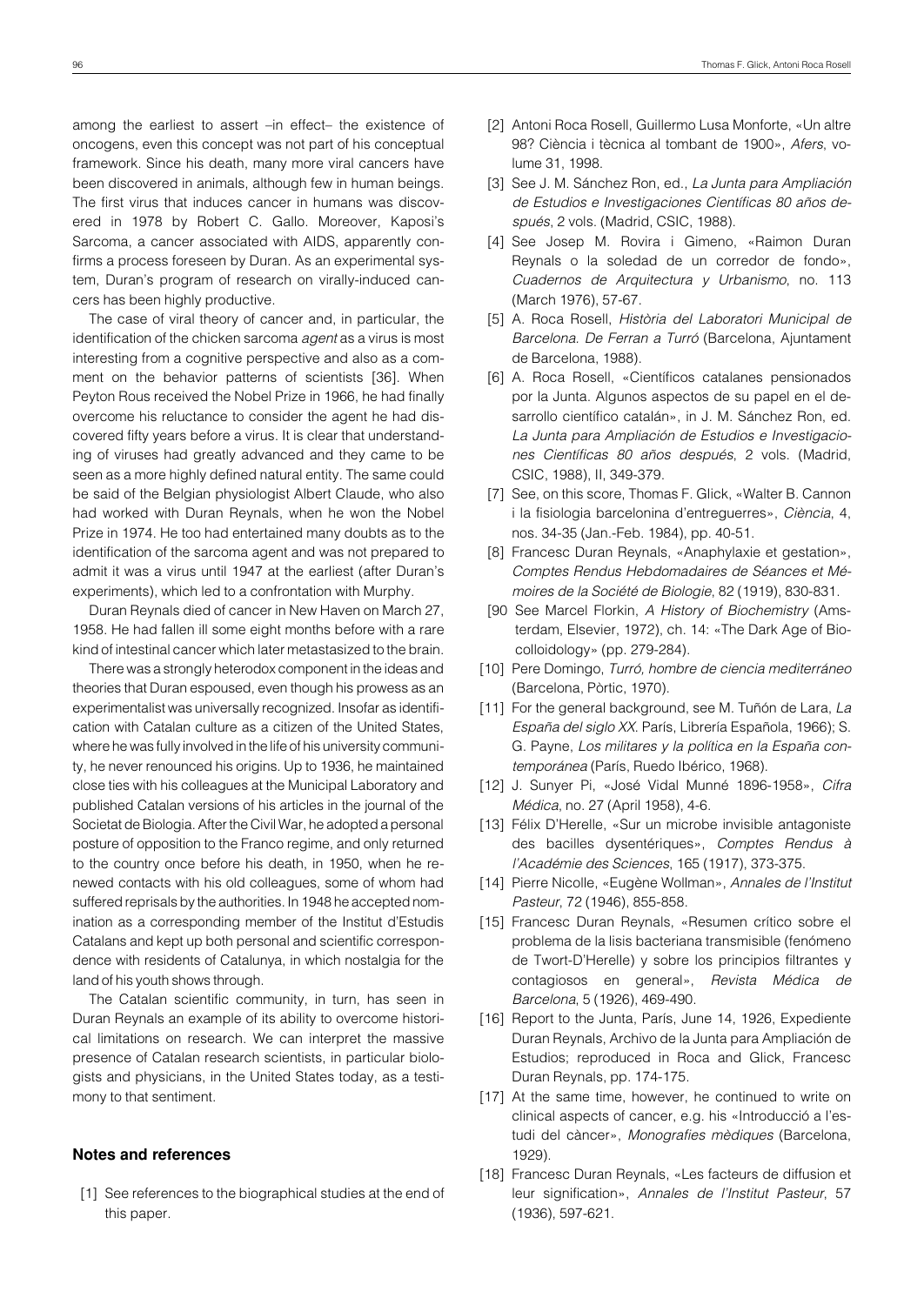- [19] Francesc Duran Reynals, «Hyalorunidase in the Fertilization of Mamalian Ova», *Proceedings of the Society for Experimental Biology and Medicine*, 52 (1943), 119-121.
- [20] Francesc Duran Reynals, «Introduction», *The Ground Substance of the Mesenchyme and Hyaluronidase, Annals of the New York Academy of Sciences*, 52 (1950), 946-957.
- [21] Rous to Duran, Setember 25, 1936, APS.
- [22] Duran to Murphy, July 23, 1936, APS.
- [23] Murphy to Favilli, January 19, 1937, APS.
- [24] F. B. Rous and J. B. Murphy, «The Nature of the Filterable Agent Causing a Sarcoma of the Fowl», *Journal of the American Medical Association*, 58 (1912), 1938.
- [25] Duran to Murphy, November 22, 1938, APS.
- [26] Murphy to Duran, 16 September 16, 1938, APS.
- [27] James B. Murphy, «The Possible Role of Viruses in the Etiology of Cancer», *Third International Cancer Congress* [Abstracts of papers] (Atlantic City, 1939), p. 177.
- [28] Francesc Duran Reynals, «The Reciprocal Infection of Ducks and Chickens with Tumor-Inducing Viruses», *Cancer Research*, 2 (1942), 343-369.
- [29] Francesc Duran Reynals, «Virus-Induced Tumors and the Virus Theory of Cancer», in F. Homburger and Fishman, eds., *The Physiopathology of Cancer* (New York, Hoeber, 1953), pp. 298-337.
- [30] Francesc Duran Reynals, «Realities and Hypotheses of Viral Infection as a Cause of Cancer», *Revue Canadienne de Biologie*, 14 (1956), 411-428.
- [31] Rous to S. Bayne-Jones, March 19, 1940. APS.
- [32] The five articles, all published in *Yale Journal of Medicine and Biology*, 13 (1940-41) are «Neutralization of Tumor Viruses by the Blood of Normal Fowl of Different Ages» (pp. 61-76); «A Hemorrhagic Disease Occuring in Chicks Inoculated with the Rous and Fuginami Viruses» (77-98); «Production of Degenerative Inflammatory or Neoplastic Effects in the Newborn Rabbit by the Shope Fibroma Virus» (99-110); «Diminishing Response of the Skin to Frequently Repeated Reinfection with Invasive Bacteria» (217-238); and «The Vaccinial Infection of Fowls of Different Ages in Relation to the Antiviral Power of the Blood» (693-700).
- [33] Rous Papers, Childs Memorial Foundation 1945, #8, APS. The proposal is dated June 26, 1945.
- [34] Rous to McKeen Cattell, January 14, 1957, APS.
- [35] Rous to C. Oberling, December 15, 1958.
- [36] See, in this respect, Ilana Löwy, «Variances in meaning in discovery accounts: the case of contemporary biology», *Historical Studies in the Physical and Biological Sciences*, 21 (1990), 87-121.
- [37] The reports are reproduced in Antoni Roca and Thomas F. Glick, *Francesc Duran i Reynals* (Barcelona, Ajuntament de Barcelona, 1986), pp. 173-177.
- [38] Examples of family correspondence, in *ibid*., pp. 197- 199.

## **Archival Sources**

\* Duran Reynals Papers. Countway Library of Medicine (Harvard Medical School). Boston, USA

At the time of his death Duran Reynals' personal and professional papers were donated to Harvard Medical School by his wife. This donation includes correspondence from the time of his arrival in the United States until his death, organized alphabetically; reprints and drafts of articles, experiment protocols; grant applications; passports; manuscript notes; memorabilia; printed obituaries; and letters of condolence received by his widow. His correspondents included José M. Albareda, Jesús M. Bellido, Pere Domingo, Lluís Llimona, Julián Marias, Miquel Pijoan, Gustavo Pittaluga, Peyton Rous, Josep Tarradellas and Josep Trueta.

\* Archives of the American Philosophical Society (APS). Philadelphia, USA

The greater part of the papers of persons who worked at the Rockefeller Institute in the 1930s and 40s are here, including those of Peyton Rous and James B. Murphy. Among the Rous Papers are two sections titled JEM [*Journal of Experimental Medicine*] Duran Reynals and JEM Reynals (1938-1940), as well as two labeled Duran Reynals 1 and 2, which cover 1936 through 1958. Another section, The Childs Memorial Foundation 1945 #8, contains a copy of Duran's proposal tot he Foundation dated June 26, 1945, annotated by Rous. The Duran Reynals folders in the papers of Murphy begins with a letter from Murphy to the Junta para Ampliación de Estudios (1928) and ends in December 1938. The Murphy Papers also contain correspondence with Josep and Miquel Pijoan, the latter a medical researcher of Duran's generation then in the United States, who was also studying the spreading factor. The Thomas M. Rivers Papers and Florence R. Sabin Papers both contain correspondence files with Duran Reynals, the former on neoplasties in mice, the second on an article by Sabin on protein colorants.

\* Duran Reynals Folder, Archives of the Junta para Ampliación de Estudios. Residencia de Estudiantes, CSIC, Madrid

Duran's fellowship reports and related documents [37].

#### \*Family Papers. Barcelona

The family of Duran Reynals in Barcelona has collected various materials, such as commemorative volumes and articles, unpublished works about Duran Reynals, and correspondence [38].

## **Biographical Studies**

- «Hommage à Duran Reynals,» *Biologie Médicale*, 52 (1963), 1-122 (articles by Favilli, Duthie, D. McClean, Kaiser, Gibina, M. L. Duran Reynals, Phyllis Johnson and Caselli).
- Thomas F. Glick and Antoni Roca Rosell, «Francesc Duran i